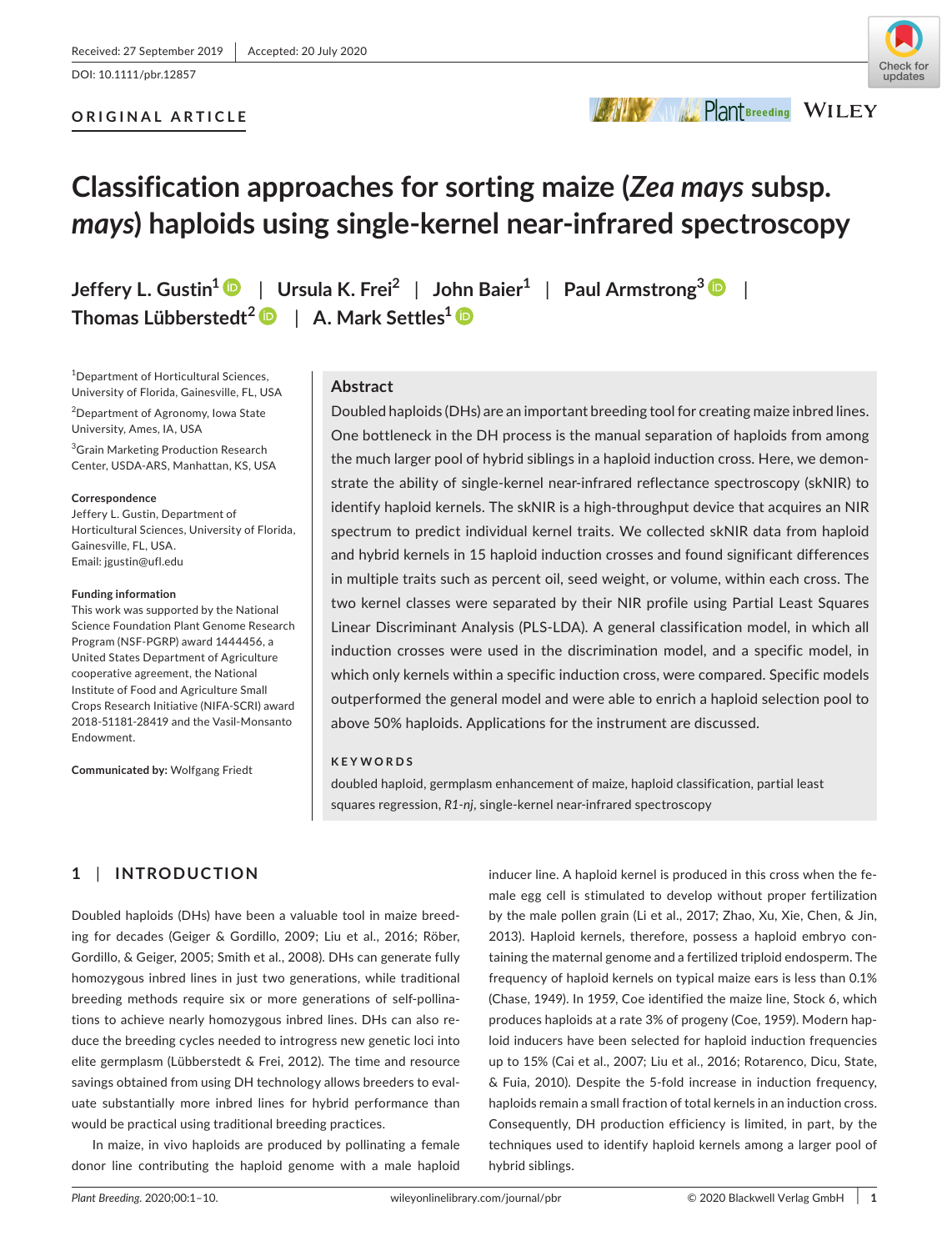**2 WILEY- AMY PRIMERED PRIMERED** GUSTIN ET AL.

Haploid kernels per se are not visually distinguishable from hybrid siblings. To discern the two classes, dominant colour markers are used to mark the paternal genome in hybrid embryos (Geiger & Gordillo, 2009; Liu et al., 2016). The *R1-nj* allele causes purple anthocyanin accumulation in both the embryo and the endosperm aleurone. When an *R1-nj* inducer is crossed to a colourless female donor, haploids kernels can be sorted from diploids visually based on the lack of anthocyanin in the embryo. Unfortunately, kernel pigmentation is suppressed in some genetic backgrounds. The *C1-I* allele is a dominant suppressor of anthocyanin accumulation in kernels, and *C1-I* is common in tropical and Flint germplasm (Chaikam et al., 2015; Rotarenco, Kirtoca, & Jocota, 2007). In seedlings, the dominant "red root" *Pl1* allele identifies haploids based on absence of root coloration (Chaikam, Martinez, Melchinger, Schipprack, & Boddupalli, 2016; Rotarenco et al., 2010). The *R1-nj* and *Pl1* visual markers require that each kernel or seedling be scored by trained personnel and, in the case of the red root marker, require transplanting haploid seedlings soon after scoring. Manually sorting tens of thousands of induction cross progeny is a bottleneck for larger-scale DH operations (Geiger & Gordillo, 2009).

Automated systems are an attractive alternative to manual sorting. Automated systems differentiate hybrid and haploid kernels based on physical or chemical differences between the kernel genotypes. Pilot studies on automated colour sorting based on expression of *R1-nj* in the embryo scutellum showed feasibility to identify more than 80% of haploids (Boote et al., 2016; De La Fuente, Carstensen, Edberg, & Lübberstedt, 2017; Song et al., 2018). However, the effectiveness of colour sorting on a broad range of induction crosses with variable expression of *R1-nj* as well as testing randomly oriented kernels is needed to determine accuracy in a practical context. There are also physical and compositional differences between haploid and hybrid kernels. Haploid kernels have reduced weight and relative oil content as compared to hybrid siblings (Rotarenco et al., 2007; Smelser et al., 2015). These differences allow alternative approaches for sorting haploids that do not rely on genetic colour markers (Chen & Song, 2003; Melchinger, Schipprack, Friedrich Utz, & Mirdita, 2014; Melchinger, Schipprack, Mi, & Mirdita, 2015; Melchinger, Schipprack, Würschum, Chen, & Technow, 2013; Smelser et al., 2015).

Near-infrared reflectance (NIR) spectroscopy is an established method for rapid, non-destructive determination of the chemical composition of grains (Osborne, 2006, Gustin & Settles, 2015). Near infrared light, consisting of wavelengths between 700 nm and 2,500 nm, is absorbed by water and organic chemical bonds within the grain and penetrates further into the sample than the more strongly absorbed mid and far infrared light (Lodder, 2002). The NIR absorbance profile of a sample can be converted to estimates of chemical or physical characteristics of the kernel such as protein content, oil content, grain weight, or density using chemometrics approaches.

Jones et al. (2012) demonstrated that single-kernel near-infrared transmittance spectroscopy could discriminate haploids from hybrids. Although haploid classification was accurate, the

transmittance spectra were acquired over 1 min as the kernel was vibrated into multiple positions. Additional studies have verified that near-infrared transmittance can classify maize haploids with long integration times (Lin, Yu, Li, & Qin, 2017). The long data acquisition time required for accurate transmittance spectra is not well suited for high-throughput processing of single kernels (Baye, Pearson, & Settles, 2006).

Armstrong (2006) developed a rapid single-kernel NIR (skNIR) device that acquires an NIR spectrum with a 20 millisecond integration time from an individual kernel as it tumbles down an illuminated light tube (Tallada, Palacios-Rojas, & Armstrong, 2009). The skNIR device can predict single-kernel traits including oil, protein, density, weight and volume (Armstrong & Tallada, 2012; Gustin et al., 2013; Spielbauer et al., 2009). The skNIR device has also been shown to predict composition traits for other large seed crops such as soybean and common bean (Hacisalihoglu et al., 2016; Hacisalihoglu, Larbi, & Settles, 2010). The objective of this study was to test the accuracy of this rapid skNIR device for sorting haploid kernels.

# **2** | **MATERIALS AND METHODS**

#### **2.1** | **Kernel samples**

Haploid and diploid kernels from 15 induction crosses derived from the Germplasm Enhancement of Maize (GEM) project were used to generate the data for the study ([http://www.public.iasta](http://www.public.iastate.edu/%7Eusda-gem/GEM_Project/GEM_Project.htm) te.edu/~[usda-gem/GEM\\_Project/GEM\\_Project.htm](http://www.public.iastate.edu/%7Eusda-gem/GEM_Project/GEM_Project.htm)) (Brenner, Blanco, Gardner, & Lübberstedt, 2012). The female donor parents were backcross generation 3 (BC3) plants from introgressions of BGEM inbred lines into the expired PVP lines, PHB47 and PHZ51, as recurrent parents. BGEM inbred lines contain introgressions of various tropical accessions into PHB47 and PHZ51 (Brenner et al., 2012; Sanchez, Liu, Ibrahim, Blanco, & Lübberstedt, 2018; Smelser, Gardner, Blanco, Lübberstedt, & Frei, 2016; Vanous et al., 2018; Vanous et al., 2019). PHB47 is from the stiff stalk (SS) heterotic group, while PHZ51 is a non-stiff stalk (NSS). BHI201 was the haploid inducer. It has the *R1-nj* and *Pl1* colour marker genes and 12%– 14% induction rate (Liu et al., 2016).

## **2.2** | **Single-kernel NIR spectra and determination of kernel traits**

From each of the 15 induction crosses, 48 diploid and 48 haploid kernels were visually identified and arrayed in 48-well microtitre plates. Kernel weights and skNIR spectra were collected from each kernel using the skNIR platform described by Armstrong & Tallada (2012) and Spielbauer et al. (2009). NIR reflectance values were recorded at 1 nm intervals between 907 and 1,689 nm and absorbance values were calculated as log(1/R). Each spectrum was centred to an arbitrary mean of 1. Two weights and two spectra were recorded from each kernel. Seven kernel composition and quality traits were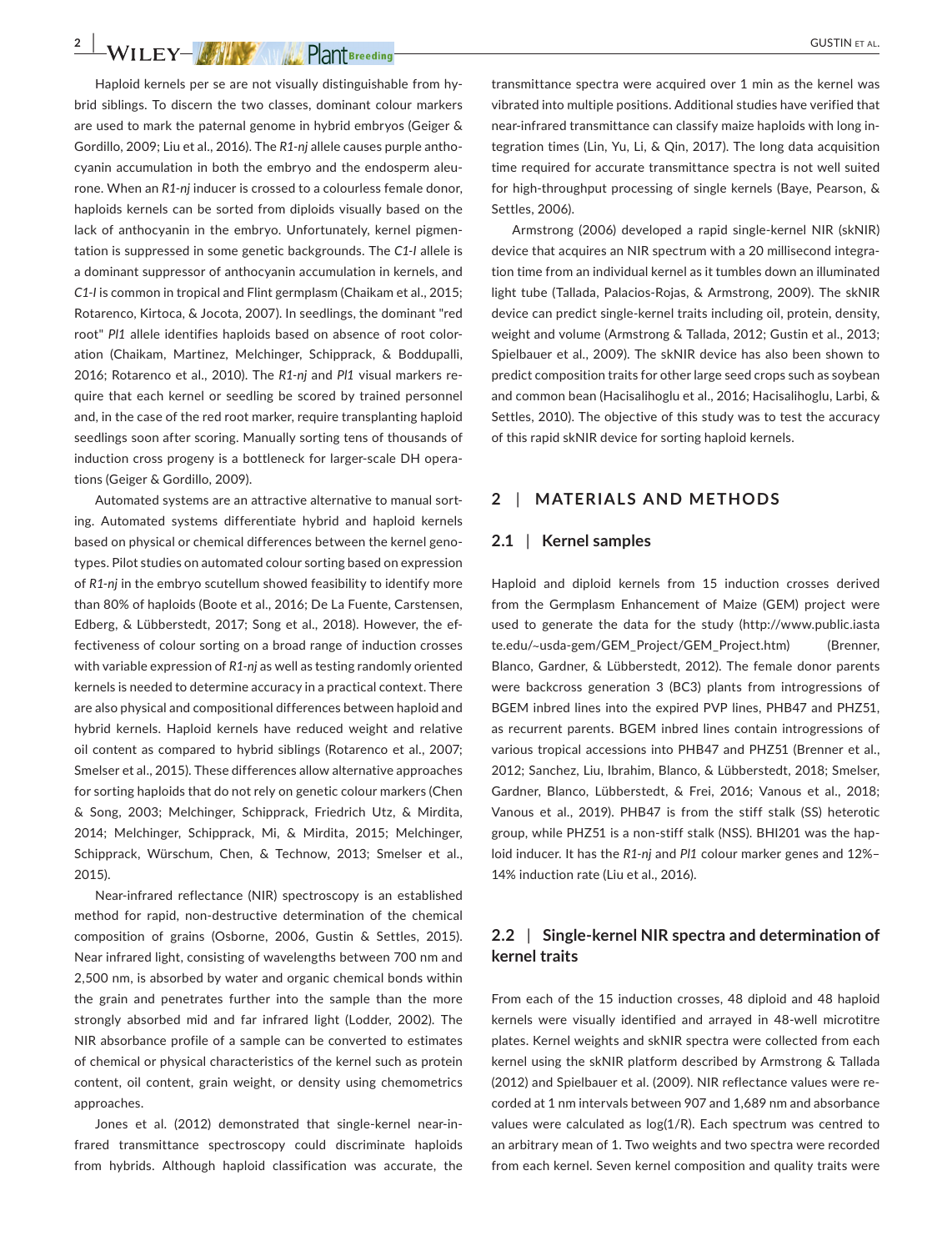**GUSTIN** ET AL.  **All the second contracts to the second contract of the second contract of the second contract of the second contracts of the second contracts of the second contracts of the second contracts of the second** 

determined for each kernel from the averaged NIR spectra using previously derived PLS regression coefficients (Gustin et al., 2013; Spielbauer et al., 2009). The traits were relative oil, protein and starch content, measured on a fresh weight basis, as well as total and material density, and total and material volume. Total density and volume include air space, whereas material density and volume do not. Single-kernel weight was measured with an in-line microbalance on the skNIR platform.

#### **2.3** | **Validating ploidy**

After skNIR data collection, the kernels were planted and seedling leaf tissue was sampled for DNA extraction. Seedlings that could not be genotyped were not included in the analysis. The ploidy of each DNA sample was evaluated by amplifying two insertion/deletion (INDEL) markers that were polymorphic between the inducer line and the PHB47 and PHZ51 recurrent female donor lines. In most cases, haploid kernels contained only the recurrent donor line allele. In some induction crosses, the allele from the exotic non-recurrent parent of the female donor line was polymorphic with the recurrent parent. In such cases, a third marker was used to determine ploidy. In all, 1,354 kernels were confirmed as either haploid or diploid.

#### **2.4** | **General model**

Partial least squares linear discriminant analysis (PLS-LDA) was used to construct models to separate haploid and hybrid kernels based on skNIR data. PLS models extract relevant latent variables from highly dimensional, highly covariate data such as spectral data and are standard for NIR spectral calibration models (Frank & Friedman, 1993; Wold, Sjostrom, & Eriksson, 2001). PLS-LDA models are divided into the PLS and LDA operations. PLS identifies latent factors that best explain variance between the haploid and hybrid classes. LDA calculates a discriminant vector from the PLS factors that best separates the classes. PLS-LDA was implemented in the R package "plsgenomics" (Boulesteix, Durif, Lambert-Lacroix, Peyre, & Strimmer, 2015). Prior to PLS-LDA model construction, the sample set was adjusted to reflect a haploid induction frequency of 11% by randomly subsampling the haploid class to fit a 1:8 ratio of haploids:hybrids. The models were calibrated on 14 of 15 induction crosses, while the 15th induction cross was held out for external validation. Leave-oneout validation was repeated 15 times so that all induction crosses were held out. Calibration and validation steps were repeated 100 times using random subsampling of haploid kernels to ensure that all haploid kernels were included in the external validation set.

Kernel ploidy (haploid vs. hybrid) was the dependent variable. Predictor variables were either mean-centred spectra or eight kernel composition and quality traits. No additional pretreatments beyond mean centring were applied to the spectra. Predictor variables were the average of two technical replicates of skNIR spectra for each kernel; whereas validation was tested with a single, randomly selected spectrum. This approach reflected a likely usage case where a sorting instrument could be calibrated using kernels with multiple skNIR technical replicates, while classification and sorting would rely on a single spectrum per kernel.

The PLS models were fit using the SIMPLS algorithm. PLS factors were chosen based on minimization of the standard error of prediction (SEP) for the cross-validation set. Class assignments for the validation samples were made using the [predict.lda] function with prior probabilities set to 0.11 and 0.89 for haploid and hybrid classes, respectively, to reflect expected proportions within the sample set. Accuracy was evaluated with the False Discovery Rate (FDR), which was the fraction of predicted haploids that were actually hybrid kernels, and the False Negative Rate (FNR), which was the fraction of actual haploid kernels predicted to be hybrid. Reported results are based on validation datasets.

#### **2.5** | **Induction cross-specific models**

Independent PLS-LDA models were calibrated for each induction cross population by subsampling 50% of the hybrid and haploid kernels in a 1:1 ratio of haploid:hybrid genotypes. External validation kernels were randomly drawn from the remaining kernels in a 1:8 ratio of haploids:hybrids. Calibration and validation were repeated 100 times using random subsampling to ensure that most haploid kernels were evaluated in the validation set. PLS-LDA models were fit and evaluated using the same approach as general models.

#### **2.6** | **Statistical analysis**

MANOVA and ANOVA analyses were conducted using "manova" and "aov" functions, respectively, in the R statistical package "stats" (Team, 2017). To address MANOVA assumptions, outlier data were removed, by identifying values within groups that were greater than three standard deviations from the group mean. On average, less than one outlier was removed per group. Group distribution normality was evaluated using the Shapiro–Wilk test in the package "stats", and homogeneity of variance/covariance matrices among groups was tested using Box's M-test in the package "biotools" (da Silva, Malafaia, & Menezes, 2017; Team, 2017). Twenty of 270 groups (15 induction crosses  $\times$  9 kernel composition traits  $\times$  2 ploidy classes) had a Shapiro-Wilk test  $p$ -value less than .01 indicating that they were not normally distributed and 3 of 15 induction populations had heterogeneous covariance matrices. These populations were BGEM-0014-S  $\times$  inducer, BGEM-0112-S  $\times$  inducer and BGEM-0071-S  $\times$  inducer. While limited, these violations of MANOVA assumptions suggest that the MANOVA and ANOVA results for these inducer populations may be inaccurate.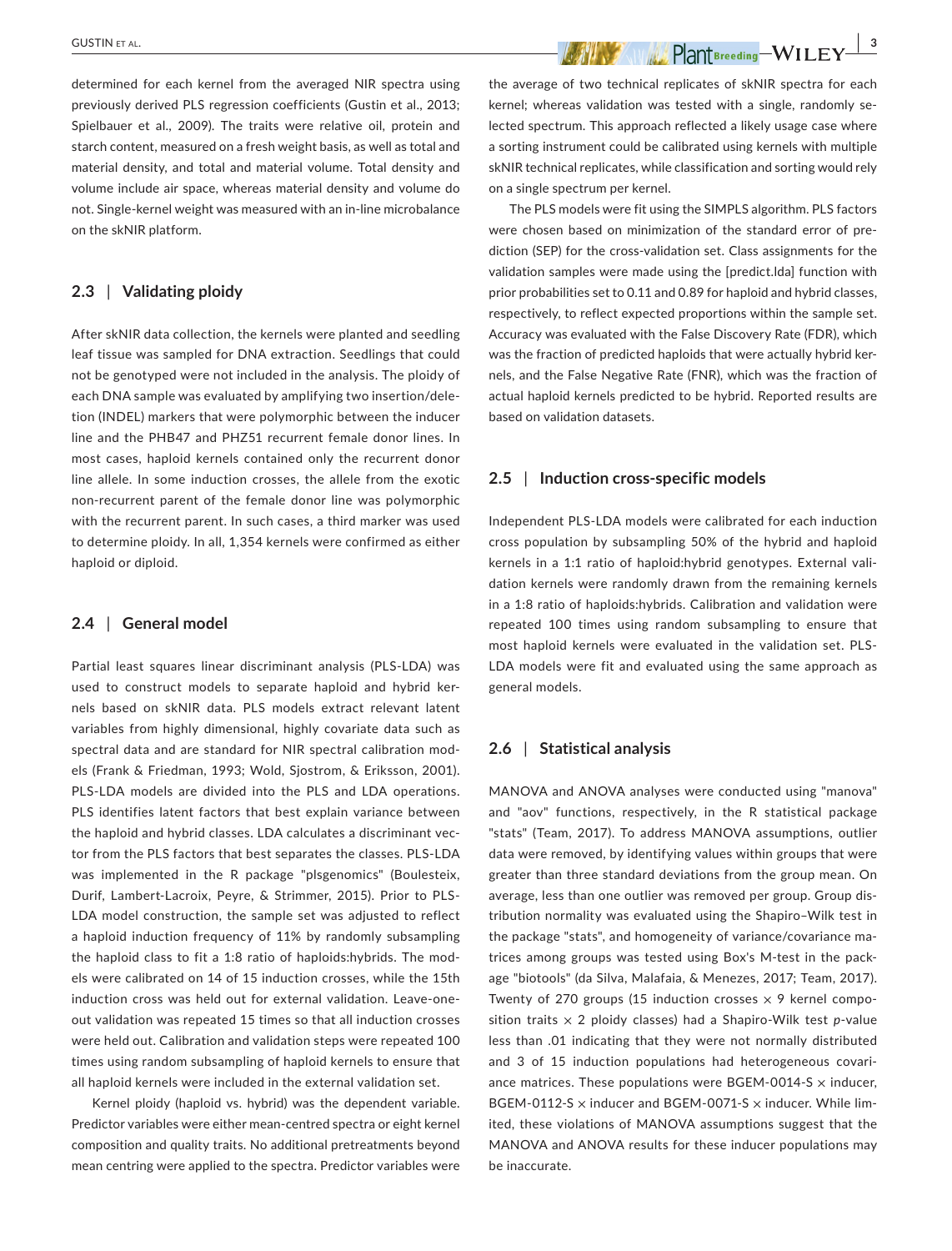# **3** | **RESULTS**

## **3.1** | **NIR spectral variation between haploid and hybrid kernels**

NIR-based discrimination of haploid from hybrid kernels requires chemical and/or structural differences between the two classes resulting in predictable variation within the NIR spectra. Figure 1 shows mean NIR spectra of haploid and hybrid kernels. Differences between these means are slight when all induction crosses are combined (Figure 1a). Within specific induction crosses, spectral profiles can differ more substantially. Figure 1b shows mean haploid and hybrid spectra from the BGEM-0055-S  $\times$  inducer population. The ends of the spectral profiles are largely non-overlapping.



**FIGURE 1** Differences between haploid and hybrid NIR spectra. (a) Overall mean absorbance spectra of haploid and hybrid kernels. (b) Mean absorbance spectra of haploid and hybrid kernels from BGEM-0055-S x inducer induction population. (c) Difference between the absorbance values of the mean haploid and hybrid spectra from all kernels (overall) and from BGEM-0055-S × inducer cross. Absorbance is reported as (log(1/reflectance)

A difference plot between haploid and hybrid wavelength values shows the distinctions more clearly (Figure 1c). The difference between the overall means ranges from approximately −0.001 to 0.001, while the BGEM-0055-S  $\times$  inducer population ranges from approximately −0.008 to 0.008, an 8-fold increase in spectral separation. These data suggest that spectral features distinguishing haploid kernels from hybrid are not generally conserved among all induction crosses.

## **3.2** | **Compositional and quality variation in GEM induction crosses**

Kernel oil content and weight are known to be reduced in haploids (Melchinger et al., 2013; Rotarenco et al., 2007; Smelser et al., 2015). However, additional signatures may exist that could help facilitate NIR-based discrimination. The induction crosses were evaluated for eight kernel composition and quality traits and compared by ploidy and by the GEM recurrent parent (Table 1). The largest difference between haploid and hybrid kernels was relative oil content. Haploid oil content was reduced 0.88% on average, which represents a 27% relative reduction compared to hybrid kernels.

Weight and volume were also reduced in haploid kernels, but by a relatively smaller amount than kernel oil. Kernel weight was reduced by 18 mg, on average, in haploids. Unlike oil content, not all induction crosses produced lighter haploids. Only, 7 of the 15 crosses had significant differences in kernel weight between ploidy classes (Table 2). Eight of the 15 inductions crosses had a significant difference for total volume, which includes air spaces within the kernel, or material volume, which excludes air space. Haploids in one cross, BGEM-0110-N x inducer, had a larger predicted total kernel volume without a significant change in material volume, suggesting increased air space in the haploid kernels of this specific donor by inducer combination. Increased air space in the kernel has been shown to be associated with haploids in certain backgrounds due to malformed or missing embryos (Irani, Knapp, Lubberstedt, Frei, & Askari, 2016).

Relative protein content was increased in haploids in both donor backgrounds and was significant in five crosses. Starch and density varied between GEM backgrounds, but at least one of these traits was significant in 9 of the 15 crosses. Reduced material density combined with increased protein content are rough indicators of haploid kernels. While these general observations show that kernel oil content was the best marker for haploid status among the traits that were analysed, haploids in individual induction crosses had pronounced differences in traits other than oil (Table S1). The data show that the female donor genotype substantially influenced the size, chemical and quality differences between haploid and hybrid kernels, in agreement with previous observations (Melchinger et al., 2014; Rotarenco et al., 2007; Smelser et al., 2015).

To test if the cross-specific and haploid versus hybrid trait differences were significant, an interaction term between ploidy and induction cross was included in MANOVA and two-way ANOVA. All three terms were highly significant when all kernel traits were evaluated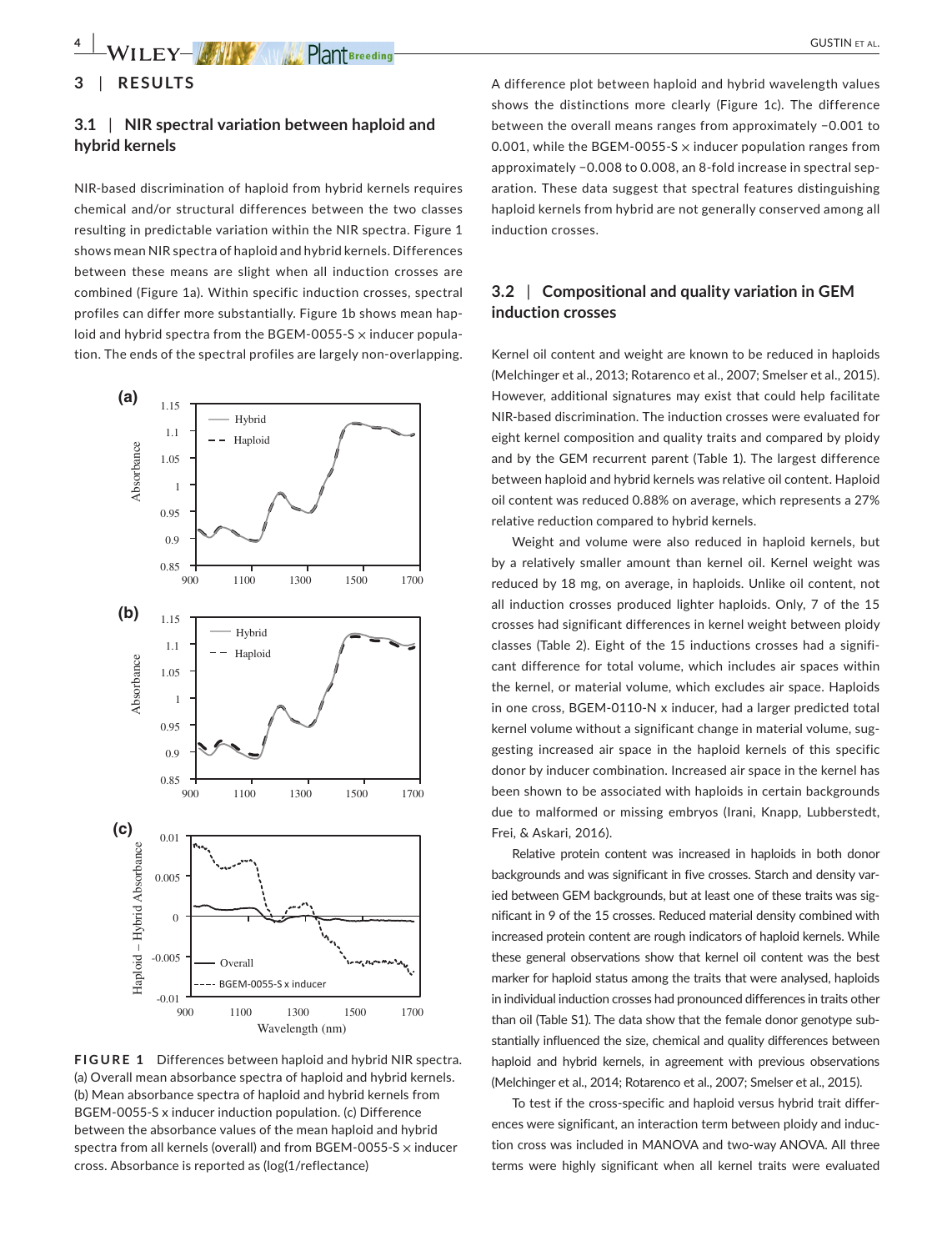|                                                                              |                                                                                                                                                       | Range                                                      | $1.52 - 1.56$          | $1.51 - 1.55$ | $1.54 - 1.60$  | $1.53 - 1.59$                                                | 1.4  |
|------------------------------------------------------------------------------|-------------------------------------------------------------------------------------------------------------------------------------------------------|------------------------------------------------------------|------------------------|---------------|----------------|--------------------------------------------------------------|------|
|                                                                              | Volume (t)<br>$\text{(cm}^3\text{)}$                                                                                                                  | Mean                                                       | 262                    | 264           | 245            | 257                                                          | 161  |
|                                                                              |                                                                                                                                                       | <b>SD</b>                                                  | 35.0                   | 37.1          | 29.7           | 31                                                           | 28.  |
|                                                                              |                                                                                                                                                       | Range                                                      | 236-292                | 239-297       | 211-255        | 234-278                                                      | 73.  |
|                                                                              | Volume (m)                                                                                                                                            | Mean                                                       | 242                    | 250           | 222            | 231                                                          | 123  |
|                                                                              | $\text{(cm}^3\text{)}$                                                                                                                                | <b>SD</b>                                                  | 31.2                   | 28.1          | 28.5           | 26.7                                                         | 22.  |
|                                                                              |                                                                                                                                                       | Range                                                      | $220 - 259$            | 228-257       | 193-235        | 216-254                                                      | 57.4 |
|                                                                              | <sup>a</sup> Range shows minimum and maximum values of induction cross population means and the<br>minimum and maximum kernel values for the inducer. |                                                            |                        |               |                |                                                              |      |
| simultaneously in the MANOVA model (Table S2). Evaluation of each            |                                                                                                                                                       |                                                            |                        |               |                | model used the 770 wavelengths of the NIR absorbance         |      |
| trait using two-way ANOVA found that the cross by ploidy interac-            |                                                                                                                                                       |                                                            |                        |               |                | as predictors, while the second model used eight kernel of   |      |
| tion term was significant for all traits except for material volume and      |                                                                                                                                                       |                                                            |                        |               |                | tion and quality traits predicted by skNIR. Predicted kernel |      |
| percent starch (Table S3). The ploidy term was significant ( $p < .05$ ) for |                                                                                                                                                       |                                                            |                        |               |                | sition traits yielded lower FDR with slightly higher FNR (   |      |
| kernel oil, weight, protein, total density and total and material volume.    |                                                                                                                                                       |                                                            |                        |               |                | However, the error rates for both general models were too    |      |
| These analyses illustrate that the female donor genotype significantly       |                                                                                                                                                       |                                                            |                        |               |                | be effective methods for sorting haploid kernels. By com     |      |
| influences the effect of a haploid embryo on mature kernel traits.           |                                                                                                                                                       |                                                            |                        |               |                | visual discrimination using the R1-nj was far more accur-    |      |
| While the relative effect size was small for all traits except oil, the      |                                                                                                                                                       |                                                            | either general models. |               |                |                                                              |      |
| MANOVA suggests that other traits predicted by skNIR can be distin-          |                                                                                                                                                       |                                                            |                        |               |                | Table 4 shows the general model accuracy within eac          |      |
| guishing features between hybrid and haploid kernels. The additional         |                                                                                                                                                       |                                                            |                        |               |                | tion cross. The data represent 10 iterations of subsampling  |      |
| NIR signatures could be leveraged to improve discrimination accuracy         |                                                                                                                                                       |                                                            |                        |               |                | duction crosses with a 1:8 haploid: hybrid ratio. The gener  |      |
| beyond what can be achieved by kernel oil content per se.                    |                                                                                                                                                       | model classified some induction crosses with higher accur- |                        |               |                |                                                              |      |
|                                                                              |                                                                                                                                                       |                                                            |                        |               | $\blacksquare$ |                                                              |      |

# **3.3** | **Haploid discrimination using general skNIR models**

Two PLS-LDA models were evaluated to determine the accuracy of haploid and hybrid classification for all crosses combined. The first model used the 770 wavelengths of the NIR absorbance spectra as predictors, while the second model used eight kernel composition and quality traits predicted by skNIR. Predicted kernel composition traits yielded lower FDR with slightly higher FNR (Table 3). However, the error rates for both general models were too high to be effective methods for sorting haploid kernels. By comparison, visual discrimination using the *R1-nj* was far more accurate than either general models.

Table 4 shows the general model accuracy within each induction cross. The data represent 10 iterations of subsampling the induction crosses with a 1:8 haploid:hybrid ratio. The general skNIR model classified some induction crosses with higher accuracy than others. For example, BGEM-0071-S  $\times$  inducer was the most accurately classified induction cross with FDR and FNR of 0.59 and 0.53 respectively. There were no induction crosses in which the PLS-LDA model rivalled visual accuracy. There was also no significant correlation between the visual FDR and skNIR FDR  $(r = .45, p = .09, df = 13)$ , indicating that visual classification accuracy was not a predictor of PLS-LDA model accuracy.

| <b>GUSTIN ET AL.</b>                                                                                                                                                                   |                        |                    |               |               |               | Plant Breeding-WILEY- | 5             |
|----------------------------------------------------------------------------------------------------------------------------------------------------------------------------------------|------------------------|--------------------|---------------|---------------|---------------|-----------------------|---------------|
| <b>TABLE 1</b> Kernel composition and<br>quality trait measurements of haploid<br>and hybrid kernels grouped by recurrent<br>female parent/heterotic group and<br>haploid inducer line |                        |                    | PHZ51/NSS     |               | PHB47/SS      |                       |               |
|                                                                                                                                                                                        |                        |                    | Haploid       | <b>Hybrid</b> | Haploid       | <b>Hybrid</b>         | Inducer       |
|                                                                                                                                                                                        | Weight (mg)            | Mean               | 345           | 364           | 349           | 364                   | 168           |
|                                                                                                                                                                                        |                        | <b>SD</b>          | 50.1          | 47.9          | 46.0          | 48.2                  | 23.0          |
|                                                                                                                                                                                        |                        | Range <sup>a</sup> | 293-370       | 314-379       | 298-377       | $325 - 401$           | 113-214       |
|                                                                                                                                                                                        | Oil (%)                | Mean               | 2.37          | 3.27          | 2.55          | 3.47                  | 3.23          |
|                                                                                                                                                                                        |                        | SD                 | 0.7           | 0.82          | 0.659         | 0.765                 | 0.713         |
|                                                                                                                                                                                        |                        | Range              | $2.33 - 2.95$ | $2.73 - 3.73$ | $1.85 - 3.42$ | $3.14 - 4.14$         | 1.00-4.59     |
|                                                                                                                                                                                        | Protein (%)            | Mean               | 10.9          | 10.7          | 13.3          | 13.0                  | 16.2          |
|                                                                                                                                                                                        |                        | SD                 | 1.38          | 1.42          | 1.32          | 1.55                  | 1.18          |
|                                                                                                                                                                                        |                        | Range              | $9.99 - 11.2$ | $10.3 - 11.2$ | $11.7 - 14.3$ | $11.2 - 14.5$         | $13.5 - 20.3$ |
|                                                                                                                                                                                        | Starch (%)             | Mean               | 63            | 62.1          | 56.3          | 56.5                  | 53.7          |
|                                                                                                                                                                                        |                        | <b>SD</b>          | 3.76          | 3.87          | 3.59          | 3.62                  | 2.82          |
|                                                                                                                                                                                        |                        | Range              | $59.5 - 65.1$ | $58.9 - 66.0$ | $52.9 - 60.6$ | $53.6 - 59.1$         | 47.7-62.9     |
|                                                                                                                                                                                        | Density (t)            | Mean               | 1.57          | 1.61          | 1.57          | 1.58                  | 1.43          |
|                                                                                                                                                                                        | (g/cm <sup>3</sup> )   | SD                 | 0.06          | 0.07          | 0.080         | 0.07                  | 0.05          |
|                                                                                                                                                                                        |                        | Range              | $1.56 - 1.60$ | $1.57 - 1.70$ | $1.45 - 1.62$ | $1.52 - 1.62$         | 1.29-1.59     |
|                                                                                                                                                                                        | Density (m)            | Mean               | 1.54          | 1.53          | 1.57          | 1.57                  | 1.57          |
|                                                                                                                                                                                        | (g/cm <sup>3</sup> )   | SD                 | 0.03          | 0.03          | 0.04          | 0.04                  | 0.03          |
|                                                                                                                                                                                        |                        | Range              | $1.52 - 1.56$ | $1.51 - 1.55$ | $1.54 - 1.60$ | $1.53 - 1.59$         | 1.44-1.63     |
|                                                                                                                                                                                        | Volume (t)             | Mean               | 262           | 264           | 245           | 257                   | 161           |
|                                                                                                                                                                                        | $\text{(cm}^3\text{)}$ | SD                 | 35.0          | 37.1          | 29.7          | 31                    | 28.7          |
|                                                                                                                                                                                        |                        | Range              | 236-292       | 239-297       | 211-255       | 234-278               | 73.8-218      |
|                                                                                                                                                                                        | Volume (m)             | Mean               | 242           | 250           | 222           | 231                   | 123           |
|                                                                                                                                                                                        | $\text{(cm}^3)$        | SD                 | 31.2          | 28.1          | 28.5          | 26.7                  | 22.6          |
|                                                                                                                                                                                        |                        | Range              | 220-259       | 228-257       | 193-235       | 216-254               | 57.4-182      |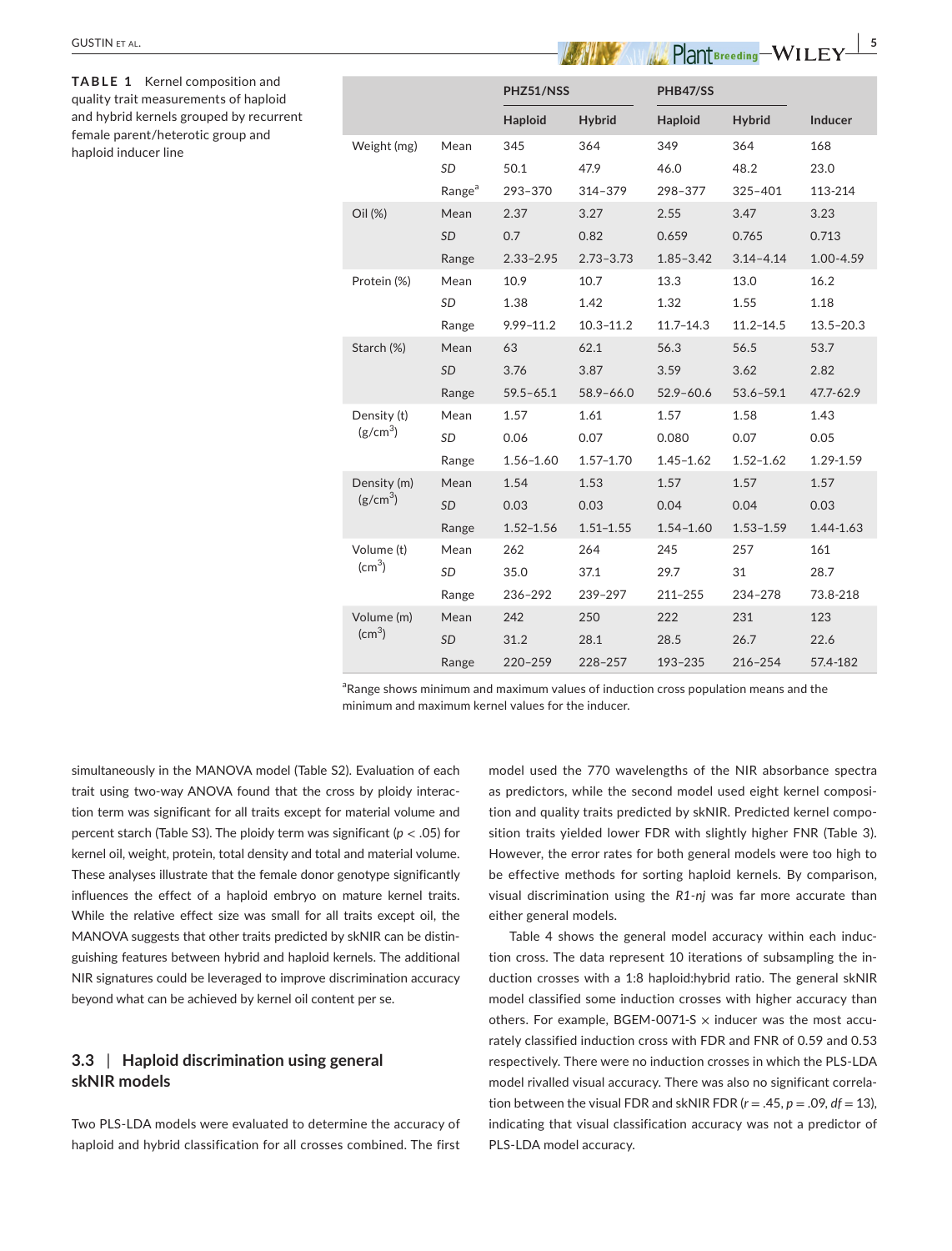| <b>TABLE 2</b> Kernel trait differences between mean hybrid and mean haploid values for kernels from each induction cross |  |
|---------------------------------------------------------------------------------------------------------------------------|--|
|---------------------------------------------------------------------------------------------------------------------------|--|

|                              | Recurrent | Weight          | Oil              | Protein          | <b>Starch</b>    | <b>Total density</b> | <b>Material density</b> | <b>Total</b><br>volume | <b>Total</b><br>volume |
|------------------------------|-----------|-----------------|------------------|------------------|------------------|----------------------|-------------------------|------------------------|------------------------|
| Induction cross              | parent    | (mg)            | (%)              | (%)              | (%)              | (g/cm <sup>3</sup> ) | $(g/cm^3)$              | $\text{(cm}^3)$        | $\text{(cm}^3)$        |
| BGEM-0000-S $\times$ inducer | PHB47     | 8               | 0.9 <sup>a</sup> | 0.1              | 0.4              | $-0.01$              | $-0.01$                 | 4                      | 2                      |
| BGEM-0014-S $\times$ inducer |           | 5               | 0.5 <sup>a</sup> | 0.4              | $-2.0a$          | 0.04 <sup>a</sup>    | 0.03 <sup>a</sup>       | $-6$                   | 6                      |
| BGEM-0029-S $\times$ inducer |           | 3               | 1.7 <sup>a</sup> | $-1.9a$          | 0.6              | 0.01                 | $-0.02a$                | 18 <sup>a</sup>        | 15 <sup>a</sup>        |
| BGEM-0112-S $\times$ inducer |           | $-13$           | 1.1 <sup>a</sup> | $-0.7$           | 1.7 <sup>a</sup> | 0.03                 | 0.00                    | 6                      | 6                      |
| BGEM-0055-S $\times$ inducer |           | 48 <sup>a</sup> | 1.0 <sup>a</sup> | 1.3 <sup>a</sup> | 0.0              | $-0.02$              | 0.01                    | 28 <sup>a</sup>        | 15                     |
| BGEM-0071-S $\times$ inducer |           | 47 <sup>a</sup> | 0.8 <sup>a</sup> | 0.6              | 0.2              | 0.02                 | 0.01                    | 25 <sup>a</sup>        | 21 <sup>a</sup>        |
| BGEM-0095-S $\times$ inducer |           | 1               | 0.9 <sup>a</sup> | 0.0              | $-1.8a$          | 0.01                 | $-0.01$                 | 8                      | 11 <sup>a</sup>        |
| BGEM-0168-S $\times$ inducer |           | 30 <sup>a</sup> | 0.8 <sup>a</sup> | $-0.3$           | $-0.2$           | $-0.01$              | $-0.01$                 | 21 <sup>a</sup>        | 18 <sup>a</sup>        |
| BGEM-0172-S $\times$ inducer |           | 30 <sup>a</sup> | 1.0 <sup>a</sup> | $-0.6a$          | 0.8              | 0.02                 | $-0.01$                 | 13 <sup>a</sup>        | 16 <sup>a</sup>        |
| BGEM-0213-S $\times$ inducer |           | 25              | 0.4 <sup>a</sup> | $-0.8a$          | 2.0 <sup>a</sup> | $-0.04$ <sup>a</sup> | 0.00                    | 11                     | $\mathbf{1}$           |
|                              |           |                 |                  |                  |                  |                      |                         |                        |                        |
| BGEM-0046-N $\times$ inducer | PHZ51     | 14              | 0.7 <sup>a</sup> | $-0.1$           | 0.9              | 0.01                 | $-0.01$                 | 6                      | $\overline{2}$         |
| BGEM-0110-N $\times$ inducer |           | 24 <sup>a</sup> | 1.8 <sup>a</sup> | $-0.5$           | $-6.5^{\circ}$   | 0.04 <sup>a</sup>    | 0.01                    | $-39a$                 | 10                     |
| BGEM-0181-N $\times$ inducer |           | 38 <sup>a</sup> | 0.7 <sup>a</sup> | 0.4              | 0.2              | 0.02                 | 0.00                    | 21 <sup>a</sup>        | 19 <sup>a</sup>        |
| BGEM-0207-N $\times$ inducer |           | 11              | 0.9 <sup>a</sup> | 0.0              | $-1.3$           | 0.01                 | $-0.02a$                | 3                      | 6                      |
| BGEM-0231-N $\times$ inducer |           | 5               | 0.4 <sup>a</sup> | $-0.8a$          | 1.9 <sup>a</sup> | 0.00                 | $-0.02a$                | 14                     | $\Omega$               |

a Student's *t* test *p* value less than the Benjamini–Hochberg critical value for False Discovery Rate of 0.05.

**TABLE 3** General model haploid discrimination accuracies for single genotypic holdout external validation kernels

| <b>Predictors</b>         | <b>Factors</b> | FDR <sup>a</sup> | $FNR^b$ |
|---------------------------|----------------|------------------|---------|
| NIR.                      | 9              | 0.70             | 0.73    |
| <b>Kernel Composition</b> | 8              | 0.36             | 0.89    |
| Kernel Colour             |                | O 17             | በ 17    |
|                           |                |                  |         |

<sup>a</sup>False Discovery Rate.

<sup>b</sup>False Negative Rate.

## **3.4** | **Haploid discrimination with induction crossspecific models**

The cross-specific variation in NIR spectral differences between haploids and hybrid kernels suggests that higher classification accuracy could be achieved using specific classification models for each induction cross. To test this, induction cross-specific PLS-LDA models using either the spectra or the kernel composition traits as predictors were constructed. In addition, an oil-only approach was evaluated whereby 20% of kernels with the lowest predicted oil content were classified as haploid. The 20% oil threshold matches the fraction of kernels predicted to be haploid from induction cross-specific PLS-LDA models using spectra as the predictors. Comparisons between the oil-only approach and the other models can evaluate if adding traits in addition to oil improves the predictive power.

The PLS-LDA models using NIR predictors performed the best with average FDR and FNR of 0.54 and 0.16, respectively (Table 5). These results suggest NIR spectra have discriminatory signal that is

not captured by the latent vectors used to predict kernel traits. The FNR using NIR predictors was substantially lower than the other two approaches and was even lower than the FNR for visual classification, suggesting a larger proportion of true haploids can be recovered. Nine of the fifteen induction crosses had an FDR of less than 0.50, meaning that over 50% of the kernels classified as haploid were true haploids (Table 4). Each of these nine crosses also had an FNR less than 0.23, meaning that over 75% of true haploids were classified correctly. The BGEM-0110-N x inducer cross had near perfect separation of haploid kernels (FDR and  $FNR = 0.03$ ).

There was also variation in the accuracy of visual sorting with six crosses having an  $FDR > 0.1$ . Interestingly, the FDR for cross-specific skNIR models was positively correlated with the FDR for visual separation  $(r = .65)$ . The underlying cause for this relationship is not readily apparent, but it suggests that some aspect of the visual score, possibly anthocyanin accumulation in the embryo, is encoded in the NIR signal.

# **3.5** | **skNIR haploid classification uses information beyond oil content**

Relative oil content was the most consistent trait that differentiated the two kernel classes (Table 2). However, there was no significant relationship between the oil content difference between haploid and hybrid kernels, hereafter, indicated by oil<sup>Δ</sup>, and the FDR or FNR for the cross-specific models (Figure 2). The two induction crosses with the largest oil<sup>Δ</sup>, BGEM-0029-S  $\times$  inducer (oil<sup>Δ</sup> = 1.86%) and BGEM-0110-N x inducer (oil<sup> $\Delta$ </sup> = 1.88%), had divergent FDR values of 0.50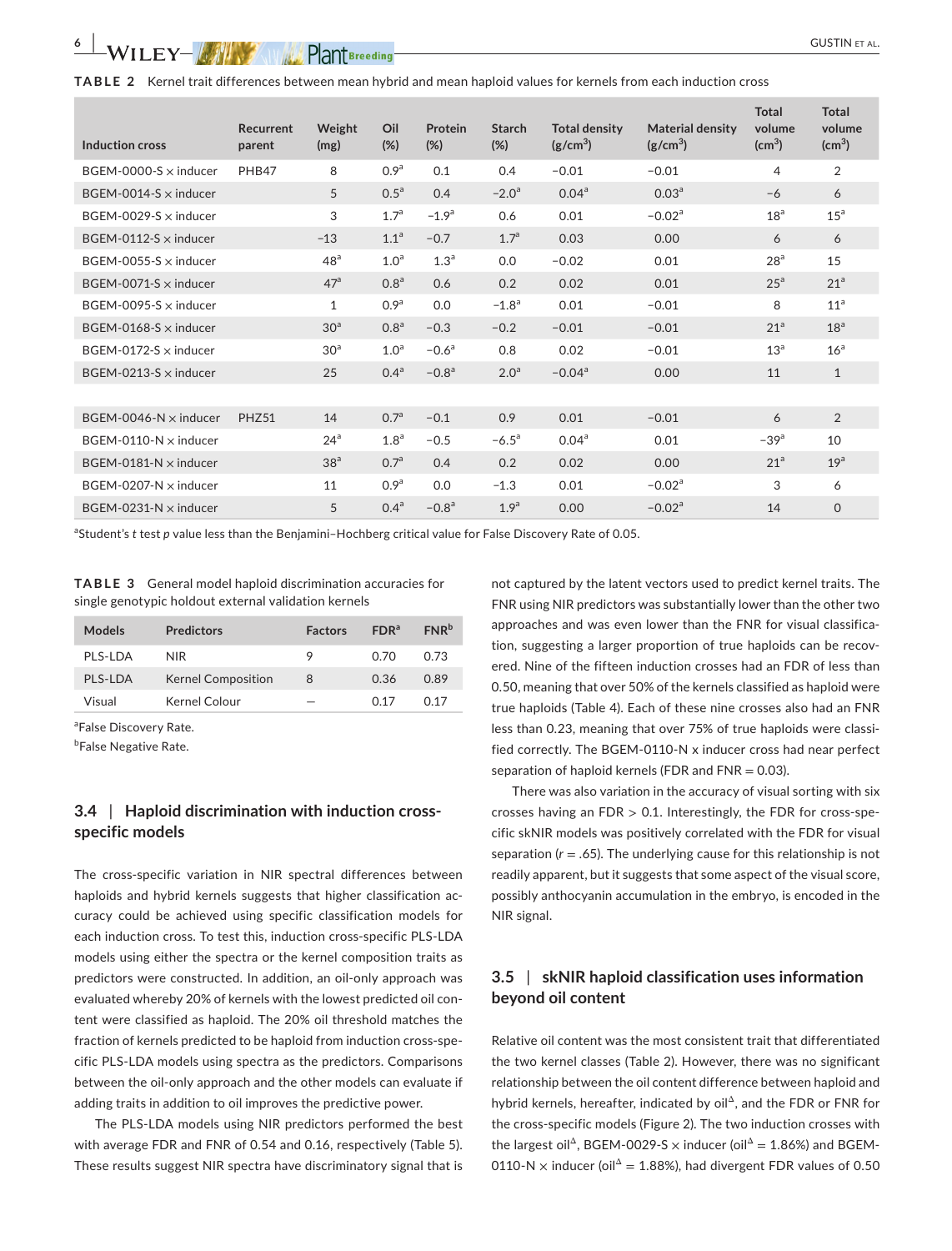| GUSTIN et al.                                                                                                      |                                 |           |                  |                      |            | $Plant$ <sub>Breeding</sub> $-WILEY$ <sup>7</sup> |                     |                |
|--------------------------------------------------------------------------------------------------------------------|---------------------------------|-----------|------------------|----------------------|------------|---------------------------------------------------|---------------------|----------------|
| TABLE 4 External validation<br>classification accuracy of each haploid<br>induction cross using general and cross- |                                 | Recurrent |                  | <b>General model</b> |            | Cross-specific<br>model                           |                     | $Oil^{\Delta}$ |
| specific models                                                                                                    | <b>Induction cross</b>          | parent    | FDR <sup>a</sup> | FNR <sup>b</sup>     | <b>FDR</b> | <b>FNR</b>                                        | FDR <sup>c</sup>    | $(\%)$         |
|                                                                                                                    | BGEM-0000-S x<br>inducer        | PHB47/SS  | 0.77             | 0.87                 | 0.34       | 0.07                                              | 0.04                | 0.78           |
|                                                                                                                    | <b>BGEM-0014-S x</b><br>inducer |           | 0.94             | 0.92                 | 0.68       | 0.23                                              | 0.25                | 0.46           |
|                                                                                                                    | BGEM-0029-S x<br>inducer        |           | 0.83             | 0.78                 | 0.50       | 0.02                                              | 0.14                | 1.86           |
|                                                                                                                    | <b>BGEM-0112-S x</b><br>inducer |           | 0.69             | 0.48                 | 0.64       | 0.22                                              | 0                   | 1.01           |
|                                                                                                                    | <b>BGEM-0055-S x</b><br>inducer |           | 0.66             | 0.65                 | 0.42       | 0.12                                              | 0.06                | 0.81           |
|                                                                                                                    | <b>BGEM-0071-S x</b><br>inducer |           | 0.59             | 0.53                 | 0.59       | 0.17                                              | 0.13                | 0.87           |
|                                                                                                                    | BGEM-0095-S x<br>inducer        |           | 0.91             | 0.85                 | 0.75       | 0.28                                              | 0.27                | 0.81           |
|                                                                                                                    | <b>BGEM-0168-S x</b><br>inducer |           | 0.54             | 0.60                 | 0.70       | 0.32                                              | 0.14                | 0.72           |
|                                                                                                                    | BGEM-0172-S x<br>inducer        |           | 0.49             | 0.56                 | 0.61       | 0.13                                              | 0.14                | 1.00           |
|                                                                                                                    | BGEM-0213-S x<br>inducer        |           | 0.52             | 0.72                 | 0.25       | 0.23                                              | $\mathsf{O}\xspace$ | 0.33           |
|                                                                                                                    | BGEM-0046-N x<br>inducer        | PHZ51/NSS | 0.39             | 0.75                 | 0.42       | 0.12                                              | 0                   | 0.77           |
|                                                                                                                    | <b>BGEM-0110-N x</b><br>inducer |           | 0.78             | 0.78                 | 0.03       | 0.03                                              | 0                   | 1.88           |
|                                                                                                                    | BGEM-0181-N x<br>inducer        |           | 0.76             | 0.75                 | 0.58       | 0.12                                              | 0                   | 0.51           |
|                                                                                                                    | BGEM-0207-N x<br>inducer        |           | 0.52             | 0.82                 | 0.46       | 0.03                                              | 0                   | 1.31           |
|                                                                                                                    | BGEM-0231-N x<br>inducer        |           | 0.80             | 0.78                 | 0.29       | < 0.01                                            | 0.04                | 0.48           |
|                                                                                                                    |                                 |           |                  |                      |            |                                                   |                     |                |

<sup>a</sup>False Discovery Rate.

<sup>b</sup>False Negative Rate.

<sup>c</sup>Visual FDR was the fraction of hybrid kernels visually scored as haploids and confirmed by genotyping.

**TABLE 5** Haploid discrimination accuracy using induction crossspecific models. Values from PLS-LDA models represent singlekernel holdout external validation. Lowest oil method uses the 20% lowest oil values per induction cross

| Method      | <b>Predictors</b>         | <b>Factors</b> | FDR <sup>a</sup> | FNR <sup>b</sup> |
|-------------|---------------------------|----------------|------------------|------------------|
| PI S-I DA   | NIR.                      | 9              | 0.53             | O 16             |
| PLS-LDA     | <b>Kernel Composition</b> | 8              | 0.57             | 0.49             |
| I owest Oil | ∩il                       |                | በ 67             | 0.39             |

<sup>a</sup>False Discovery Rate.

<sup>b</sup>False Negative Rate.

and 0.03, respectively (Table 4). There were also induction crosses with low oil<sup>Δ</sup> and relatively low FDR. However, there was a trend for induction crosses with high oil<sup> $\Delta$ </sup> values to have low FNR values, but low FNR values were not unique to high oil<sup>Δ</sup> crosses. These data

indicate that skNIR provides information beyond oil composition to classify haploids in many induction crosses.

# **4** | **DISCUSSION**

# **4.1** | **Multiple NIR signals discriminate haploid kernels**

Rotarenco et al. (2007) originally proposed that lack of xenia in the haploid embryo would alter kernel composition relative to hybrid kernels in an induction cross. Haploid embryos can reduce kernel oil content by 19% on average and embryo weight by 8%–14% when multiple donor genotypes are used (Rotarenco et al., 2007; Smelser et al., 2015). For the PHZ51 and PHB47 recurrent parent backgrounds in this study, haploid kernels reduced oil content by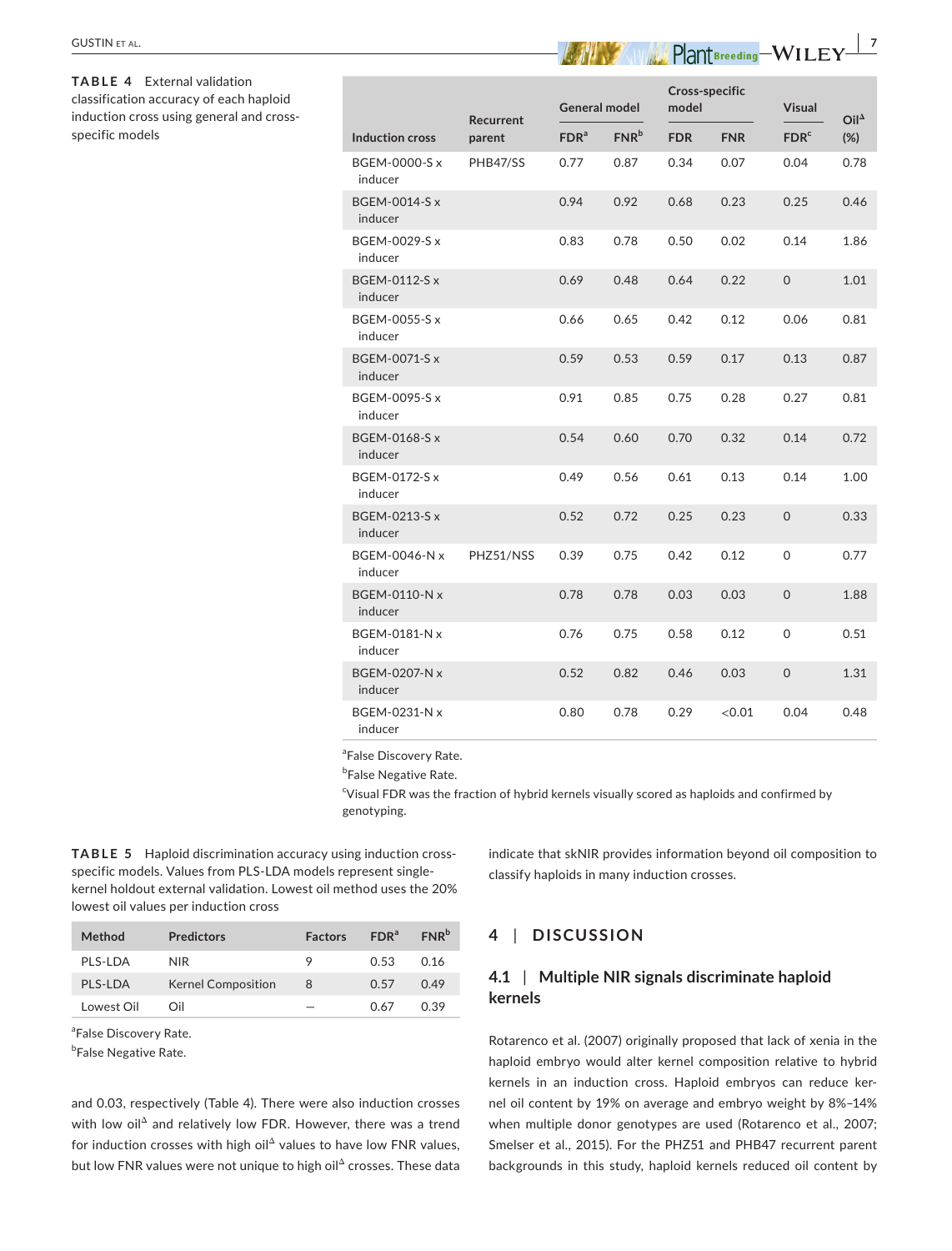

**FIGURE 2** Scatterplot of the difference between hybrid and haploid oil content and the (a) FDR and (b) FNR for the induction cross-specific models. Linear regression trend line is shown

27% and 26% and reduced kernel weight by 5% and 4% respectively. Reduced kernel oil content in haploids can be explained by reduced embryo size relative to hybrid. The embryo contains a large proportion of total kernel oil. Reducing embryo size would reduce both the total and relative oil content, as long as the oil concentration in the embryo remains constant.

Other kernel traits were also significantly altered in haploids of many induction populations including kernel volume, density and relative protein content. The embryo has higher density than the endosperm (Gustin et al., 2013). This suggests that haploids could have a lower density than hybrids due to a smaller embryo size. Indeed, two induction crosses had haploids with significantly lower density. Overall, however, density traits did not show consistent trends in different induction crosses. In 4 of the 15 crosses, protein content was increased in the haploid kernels. It is not clear why haploid embryos would increase a kernels protein content. These induction cross-specific changes in kernel traits provide additional signals, beyond oil, for haploid kernel classification.

The lack of consistent trends beyond reduced oil content within the skNIR spectra precluded the development of a general PLS-LDA model to sort haploids accurately. This is consistent with other automated haploid sorting studies, which found donor, inducer and donor by inducer-specific effects rendered general classification models inaccurate (Jones et al., 2012; Melchinger et al., 2015). However, we found that constructing a PLS-LDA model specific to donor by inducer cross substantially improved classification accuracy. Eight of the 15 induction crosses achieved FDR < 0.50 and FNR < 0.23. For induction populations with a haploid sorting accuracy of FDR < 0.50, incorporating a skNIR instrument would reduce the number of kernels for manual inspection by 80% or more. In a practical usage case, a user would first calibrate the skNIR sorter using a small sample of the induction population by visually sorting with the *R1-nj* colour marker. The small sample would then be run on the skNIR and if the FDR of the calibration model was less than 0.50, the skNIR sorter could be used to enrich haploids from a large population of the specific cross prior to manual sorting.

The accuracy of haploid sorting using skNIR could be greatly improved by crossing donors with a high-oil haploid inducer, such as UHM600 or UHM601, which have 10%–12% kernel oil content (Melchinger et al., 2013). In an induction cross, the high oil genes contributed by the inducer increase hybrid kernel oil content, while haploid kernels develop maternal-level oil content (Rotarenco et al., 2007). When UHM600 or UHM601 is used as inducers, the oil $^{\Delta}$ averaged 1.78% with diverse donors (Melchinger et al., 2014). This increase in oil $\Delta$  was enough to separate haploid and hybrid kernels into largely non-overlapping oil distributions. Here, the oil $\triangle$  averaged 0.9% with two induction crosses having oil<sup> $\triangle$ </sup> greater than 1.7% (Figure 2). Both high oilΔ populations had an FNR of less than 0.05 and one had an FDR of 0.1 supporting the high oil<sup> $\triangle$ </sup> effect in improving sorting accuracy. The increased oil $^{\Delta}$  provided by a high-oil haploid inducer combined with the additional signals embedded with the NIR spectra have the potential to reduce skNIR FDR and FNR close to visual accuracy.

Nuclear Magnetic Resonance (NMR) spectroscopy is an alternative to NIR for sorting haploids based on kernel composition. Single-kernel NMR spectroscopy provides higher accuracy measurements of oil content in grains than NIR and several studies have shown that haploid sorting using NMR spectroscopy can match or even improve upon visual sorting in high-oil induction crosses with diverse female donors (Melchinger et al., 2014; Melchinger et al., 2015; Melchinger et al., 2013). Several automated NMR single-kernel sorting platforms have been constructed that are capable of sorting haploids (Wang et al., 2016; Melchinger et al., 2018). Although these NMR sorters have a more accurate determination of seed oil content, these systems are slow as compared to skNIR. Current designs of NMR sorters require 4–6 s to process each kernel. The skNIR platform, on the other hand, was designed to process 10 kernels per second or 36,000 kernels per hour (Armstrong, 2006). Increased sorting speed makes the skNIR an attractive option for high-throughput sorting of maize haploids, particularly if combined with a high oil inducer that can drive larger oil<sup>Δ</sup>. We are constructing a single-kernel sorting device based on the light tube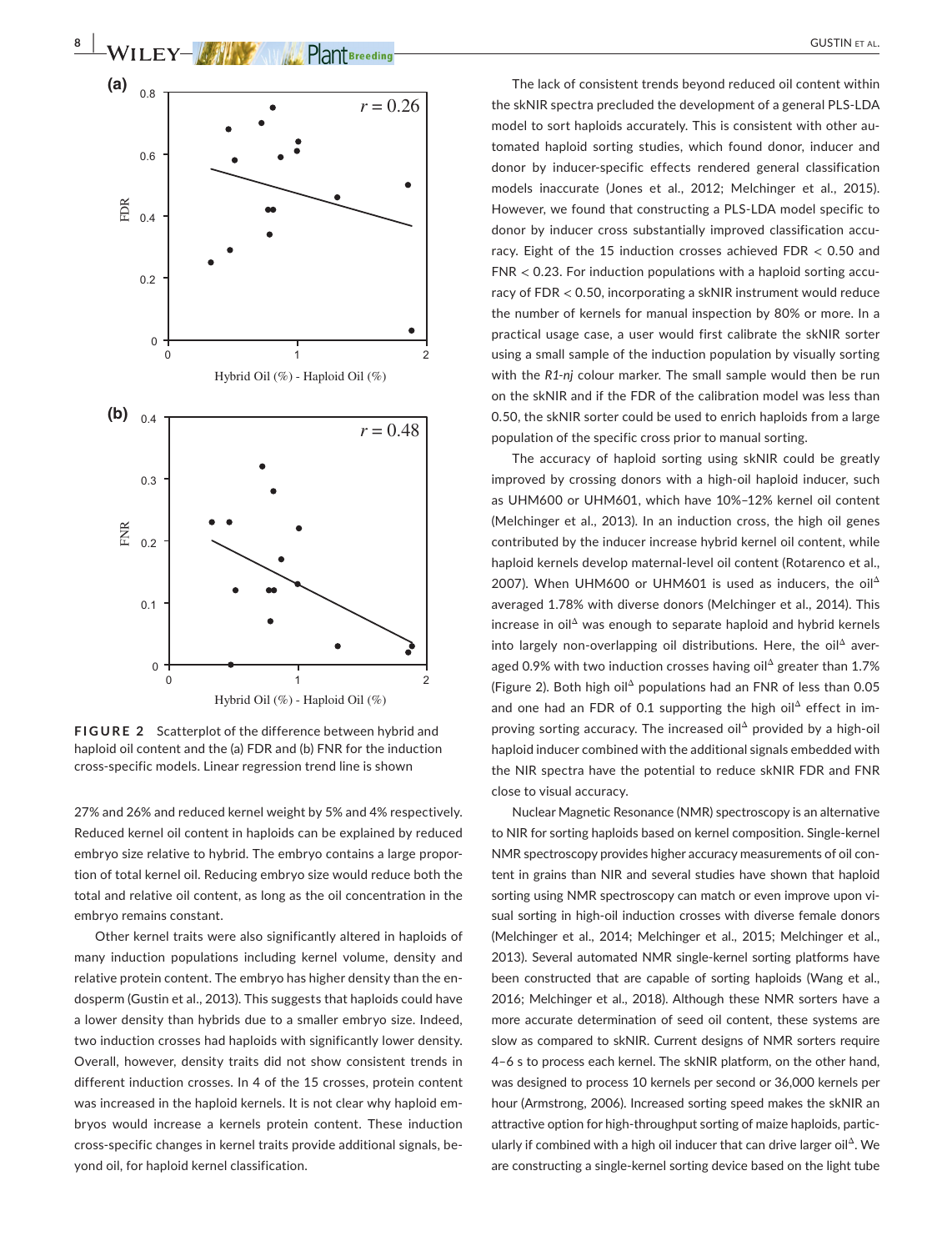design of the platform used in this study. This device will be used to test the practical application of skNIR in the DH production process.

#### **CONFLICT OF INTERESTS**

The authors declare that there is no conflict of interest.

#### **AUTHOR CONTRIBUTIONS**

J.G., A.M.S. and T.L. conceived and designed the experiments and J.G. and A.M.S. wrote the manuscript. T.L., U.F. and P.A. reviewed and edited the manuscript. T.L. and U.F. provided the haploid induction populations for the analysis. U.F, J.B., P.A. and J.G. preformed the experiments. J.G. preformed the data analysis and modelling. All authors have read and approved the manuscript.

#### **ORCID**

*Jeffery L. Gusti[n](https://orcid.org/0000-0002-4012-0010)* <https://orcid.org/0000-0002-5913-0200> *Paul Armstrong* <https://orcid.org/0000-0002-4012-0010> *Thomas Lübbe[rstedt](https://orcid.org/0000-0002-5846-0996)* <https://orcid.org/0000-0002-0526-0798> *A. Mark Settles* <https://orcid.org/0000-0002-5846-0996>

#### **REFERENCES**

- Armstrong, P., & Tallada, J. (2012). Prediction of kernel density of corn using single-kernel near infrared spectroscopy. *Applied Engineering in Agriculture*, *28*(4), 569–574. [https://doi.org/10.13031/](https://doi.org/10.13031/2013.42071) [2013.42071](https://doi.org/10.13031/2013.42071)
- Armstrong, P. R. (2006). Rapid single-kernel NIR measurment of grain and oil seed attributes. *Applied Engineering in Agriculture*, *22*(5), 767– 772. <https://doi.org/10.13031/2013.21991>
- Baye, T. M., Pearson, T. C., & Settles, A. M. (2006). Development of a calibration to predict maize seed composition using single kernel near infrared spectroscopy. *Journal of Cereal Science*, *43*(2), 236–243. <https://doi.org/10.1016/j.jcs.2005.11.003>
- Boote, B. W., Freppon, D. J., De La Fuente, G. N., Lübberstedt, T., Nikolau, B. J., & Smith, E. A. (2016). Haploid differentiation in maize kernels based on fluorescence imaging. *Plant Breeding*, *135*(4), 439–445. <https://doi.org/10.1111/pbr.12382>
- Boulesteix, A.-L., Durif, G., Lambert-Lacroix, S., Peyre, J., & Strimmer, K. (2015).plsgenomics: PLS Analyses for Genomics (Version 1.3-1).
- Brenner, E. A., Blanco, M., Gardner, C., & Lübberstedt, T. (2012). Genotypic and phenotypic characterization of isogenic doubled haploid exotic introgression lines in maize. *Molecular Breeding*, *30*(2), 1001–1016. <https://doi.org/10.1007/s11032-011-9684-5>
- Cai, Z., Xu, G. L., Liu, X. H., Dong, Y. L., Dai, Y. X., & Li, S. H. (2007). The breeding of JAAS3-haploid inducer with high frequency parthenogenesis in maize. *Journal of Maize Science*, *151*, 1–4.
- Chaikam, V., Martinez, L., Melchinger, A. E., Schipprack, W., & Boddupalli, P. M. (2016). Development and validation of red root marker-based haploid inducers in maize. *Crop Science*, *56*(4), 1678–1688. [https://](https://doi.org/10.2135/cropsci2015.10.0653) [doi.org/10.2135/cropsci2015.10.0653](https://doi.org/10.2135/cropsci2015.10.0653)
- Chaikam, V., Nair, S. K., Babu, R., Martinez, L., Tejomurtula, J., & Boddupalli, P. M. (2015). Analysis of effectiveness of R1-nj anthocyanin marker for in vivo haploid identification in maize and molecular markers for predicting the inhibition of R1-nj expression. *Theoretical and Applied Genetics*, *128*(1), 159–171. [https://doi.org/10.1007/](https://doi.org/10.1007/s00122-014-2419-3) [s00122-014-2419-3](https://doi.org/10.1007/s00122-014-2419-3)
- Chase, S. S. (1949). Monoploid frequencies in a commercial double cross hybrid maize, and in its component single cross hybrids and inbred lines. *Genetics*, *34*, 328–332.
- Chen, S. J., & Song, T. M. (2003). Identification haploid with high oil xenia effect in maize. *Acta Agronomica Sinica*, *29*, 587–590.
- Coe, E. H. (1959). A line of maize with high haploid frequency. *American Naturalist*, *93*(873), 381–382.<https://doi.org/10.1086/282098>
- da Silva, A. R., Malafaia, G., & Menezes, I. P. (2017). Biotools: An R function to predict spatial gene diversity via an individual-based approach. *Genetics and Molecular Research*, *16*(2). [https://doi.](https://doi.org/10.4238/gmr16029655) [org/10.4238/gmr16029655](https://doi.org/10.4238/gmr16029655)
- De La Fuente, G. N., Carstensen, J. M., Edberg, M. A., & Lübberstedt, T. (2017). Discrimination of haploid and diploid maize kernels via multispectral imaging. *Plant Breeding*, *136*(1), 50–60. [https://doi.](https://doi.org/10.1111/pbr.12445) [org/10.1111/pbr.12445](https://doi.org/10.1111/pbr.12445)
- Frank, I. E., & Friedman, J. H. (1993). A statistical view of some chemometrics regression tools. *Technometrics*, *35*(2), 27.
- Geiger, H. H., & Gordillo, G. A. (2009). Doubled haploids in hybrid maize breeding. *Maydica*, *54*, 485–499.
- Gustin, J., Jackson, S., Williams, C., Patel, A., Armstrong, P., Peter, G., & Settles, A. (2013). Analysis of maize (Zea mays) kernel density and volume using microcomputed tomography and single-kernel near-infrared spectroscopy. *Journal of Agricultural and Food Chemistry*, *61*(46), 10872–10880. [https://doi.org/10.1021/jf403](https://doi.org/10.1021/jf403790v) [790v](https://doi.org/10.1021/jf403790v)
- Gustin, J. L., & Settles, A. M. (2015) Seed phenomics. In R. Fritsche-Neto, & A. Borém (Eds.), *Phenomics* (pp. 67–82). Cham, Switzerland: Springer International Publishing. [https://doi.org/10.1007/978-3-](https://doi.org/10.1007/978-3-319-13677-6_5) [319-13677-6\\_5](https://doi.org/10.1007/978-3-319-13677-6_5)
- Hacisalihoglu, G., Gustin, J., Louisma, J., Armstrong, P., Peter, G., Walker, A., & Settles, A. (2016). Enhanced single seed trait predictions in soybean (Glycine max) and robust calibration model transfer with near-infrared reflectance spectroscopy. *Journal of Agricultural and Food Chemistry*, *64*(5), 1079–1086. [https://doi.org/10.1021/acs.](https://doi.org/10.1021/acs.jafc.5b05508) [jafc.5b05508](https://doi.org/10.1021/acs.jafc.5b05508)
- Hacisalihoglu, G., Larbi, B., & Settles, A. M. (2010). Near-infrared reflectance spectroscopy predicts protein, starch, and seed weight in intact seeds of common bean (Phaseolus vulgaris L.). *Journal of Agricultural and Food Chemistry*, *58*(2), 702–706. [https://doi.org/10.1021/jf901](https://doi.org/10.1021/jf9019294) [9294](https://doi.org/10.1021/jf9019294)
- Irani, S., Knapp, A. D., Lubberstedt, T., Frei, U., & Askari, E. (2016). Increasing seed viability of maize haploid inducing lines by genetic and non-genetic approaches. *Crop Science*, *56*(4), 1940–1947. [https://](https://doi.org/10.2135/cropsci2015.11.0713) [doi.org/10.2135/cropsci2015.11.0713](https://doi.org/10.2135/cropsci2015.11.0713)
- Jones, R. W., Reinot, T., Frei, U. K., Tseng, Y., Lübberstedt, T., & McClelland, J. F. (2012). Selection of haploid maize kernels from hybrid kernels for plant breeding using near-infrared spectroscopy and SIMCA analysis. *Applied Spectroscopy*, *66*(4), 447–450. [https://doi.](https://doi.org/10.1366/11-06426) [org/10.1366/11-06426](https://doi.org/10.1366/11-06426)
- Li, X., Meng, D., Chen, S., Luo, H., Zhang, Q., Jin, W., & Yan, J. (2017). Single nucleus sequencing reveals spermatid chromosome fragmentation as a possible cause of maize haploid induction. *Nature Communications*, *8*(1), 991. [https://doi.org/10.1038/s41467-017-](https://doi.org/10.1038/s41467-017-00969-8) [00969-8](https://doi.org/10.1038/s41467-017-00969-8)
- Lin, J., Yu, L., Li, W., & Qin, H. (2017). Method for identifying maize haploid seeds by applying diffuse transmission near-infrared spectroscopy. *Applied Spectroscopy*, *72*(4), 611–617. [https://doi.org/10.1177/00037](https://doi.org/10.1177/0003702817742790) [02817742790](https://doi.org/10.1177/0003702817742790)
- Liu, Z., Wang, Y., Ren, J., Mei, M., Frei, U. K., Trampe, B., & Lübberstedt, T. (2016). Maize doubled haploids. *Plant Breeding Reviews*, *40*, 123–166. <https://doi.org/10.1002/9781119279723.ch3>
- Lodder, R. A. (2002). Handbook of Near-Infrared Analysis, 2nd ed., Revised and Expanded. Practical Spectroscopy Series Volume 27 Edited by D. A. Burns (NIR Resources) and E. W. Ciurczak (Purdue Pharma LP). Dekker: New York. 2001. ISBN: 0-8247-0534-3. *Journal of the American Chemical Society*, *124*(19), 5603–5604. [https://doi.](https://doi.org/10.1021/ja015320c) [org/10.1021/ja015320c](https://doi.org/10.1021/ja015320c)
- Lübberstedt, T., & Frei, U. K. (2012). Application of doubled haploids for target gene fixation in backcross programmes of maize. *Plant Breeding*, *131*(3), 449–452.<https://doi.org/10.1111/j.1439-0523.2011.01948.x>